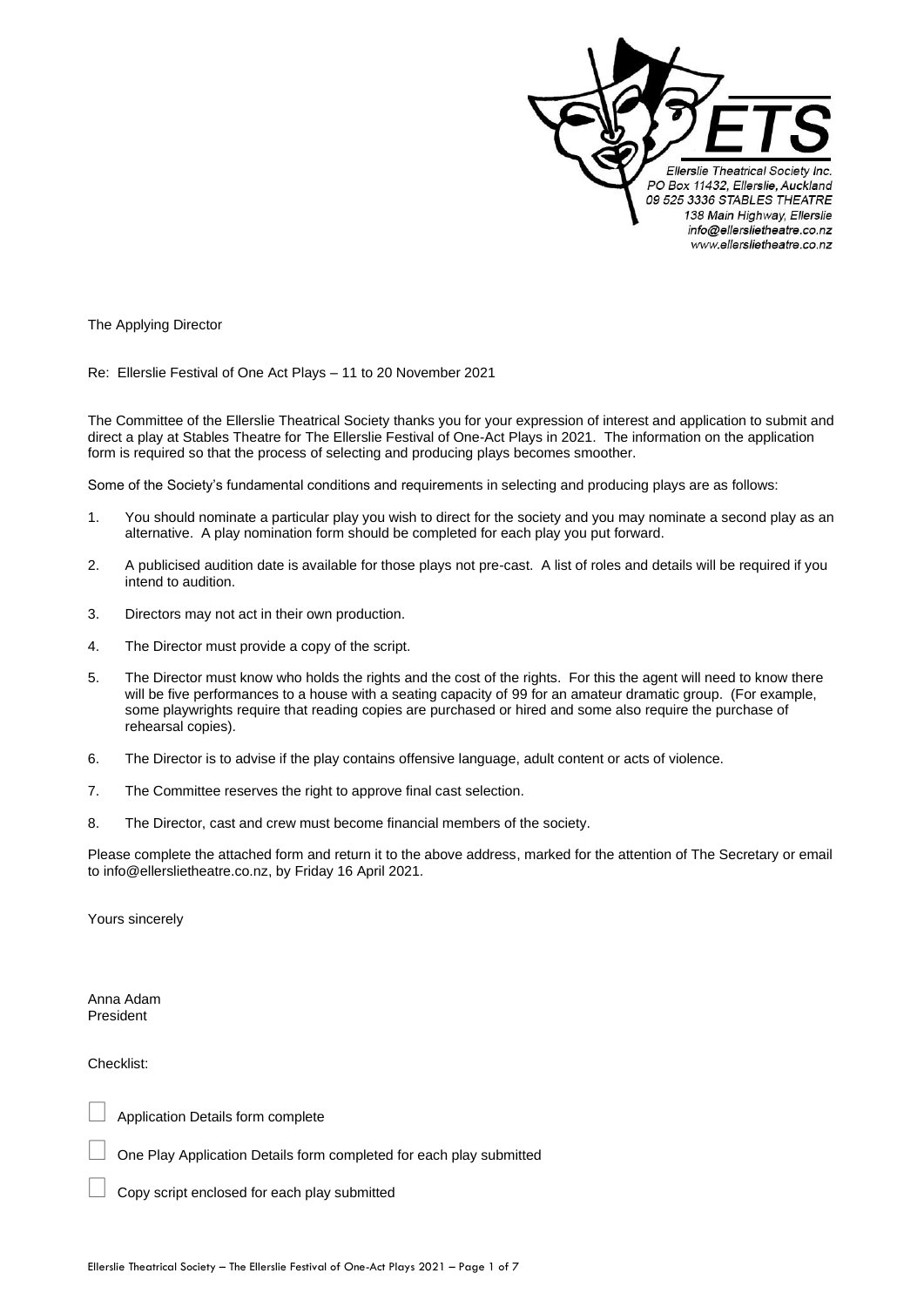## **Festival Information**

## **ETS**

- ETS will provide the theatre, publicity, and pay for performing rights and scripts.
- A black stage with basic lighting and stereo sound system (CD/minidisk) will be provided by ETS.
- Additional lighting and sound will only be provided by prior arrangement.
- ETS will provide a stage manager, lighting and sound technician and front of house staff.

## **Sponsorship (not essential)**

A Director may be sponsored by a theatre society or similar organization recognized by ETS. Sponsoring societies are eligible to buy advanced seats at two-thirds face value for resale. Sponsoring societies should provide rehearsal space and meet the production costs, including furniture, props, costumes, sound effects, transportation, and similar expenses, and provide any additional stage crew required. This is negotiable.

### **Plays**

- Performances must be between twenty and forty minutes' duration, unless agreed otherwise.
- Staging must be minimal, and cannot be stored on stage or in the theatre on days when the play is not being performed.
- A set up period of ten minutes will be allowed before and a clearance period of five minutes will be allowed after each performance.
- ETS will provide a stage manager but each production must rig and clear its own set, props, etc.

### **Programme**

The proposed program is that six plays will be selected and divided into two groups of three. Each group will perform on alternate nights. Plays will perform in the same order each night. At the moment the precise grouping and order has not been determined. Preferences will be requested after the final selection of plays has been completed. Each group will perform five times, including one matinee.

### **Tickets**

- All seat bookings must be made through the ETS booking system.
- All proceeds of the Festival are retained by ETS.
- Due to the number of people involved, complimentary tickets are limited to four per production.
- Each cast and crewmember will receive a complimentary ticket to the last night of the other group's plays. These are non-transferable.

### **Adjudication**

ETS may appoint an adjudicator or adjudicators for the festival.

#### **Auditions**

The audition date is Saturday 10 June 2017 between 9am and 4.30pm. Time slots for each play will be advised. Due to the number of cast required, and because some plays have already been performed elsewhere (and so have an existing cast), auditions are not compulsory. ETS will advertise and hold auditions, for rolls not pre-cast, at the theatre for the festival. Directors are advised to invite preferred actors to an audition rather than pre-cast their plays. If an audition for any member of your cast is required, you will be asked to submit this along with a brief description of each of the parts after the final selection of plays has been completed.

#### **Stage**

The ETS stage measurements: Overall depth: 5700mm Overall width: 8200mm Proscenium opening width: 7500mm Depth behind curtain: 4500mm Depth of forestage: 800mm

The curtain will be closed between plays. There will be two black legs either side of the stage and the rear wall will be painted black. ETS will rig a set of black, horizontally opening curtains approximately 1m from the rear of the stage.

## **Lighting**

General coverage and back lighting will be provided (open white unless agreed otherwise).

Other lighting areas and effects by arrangement. Please advise your requirements on the application form stating:

- Individual lighting areas, including approximate size, position and colour;
- Any special effects (two permitted with more by agreement)

ETS will do their best to accommodate you but cannot guarantee anything at this stage.

ETS will provide the lighting operator.

#### **Sound**

Each production must supply a CD or mini-disk containing all sound effects, preferably in the right order. It helps if there is 4 seconds of silence between tracks when they have to be played at different times. ETS can transfer CDs to mini-disk and do minor editing. You may provide your own sound operator or you can use ours.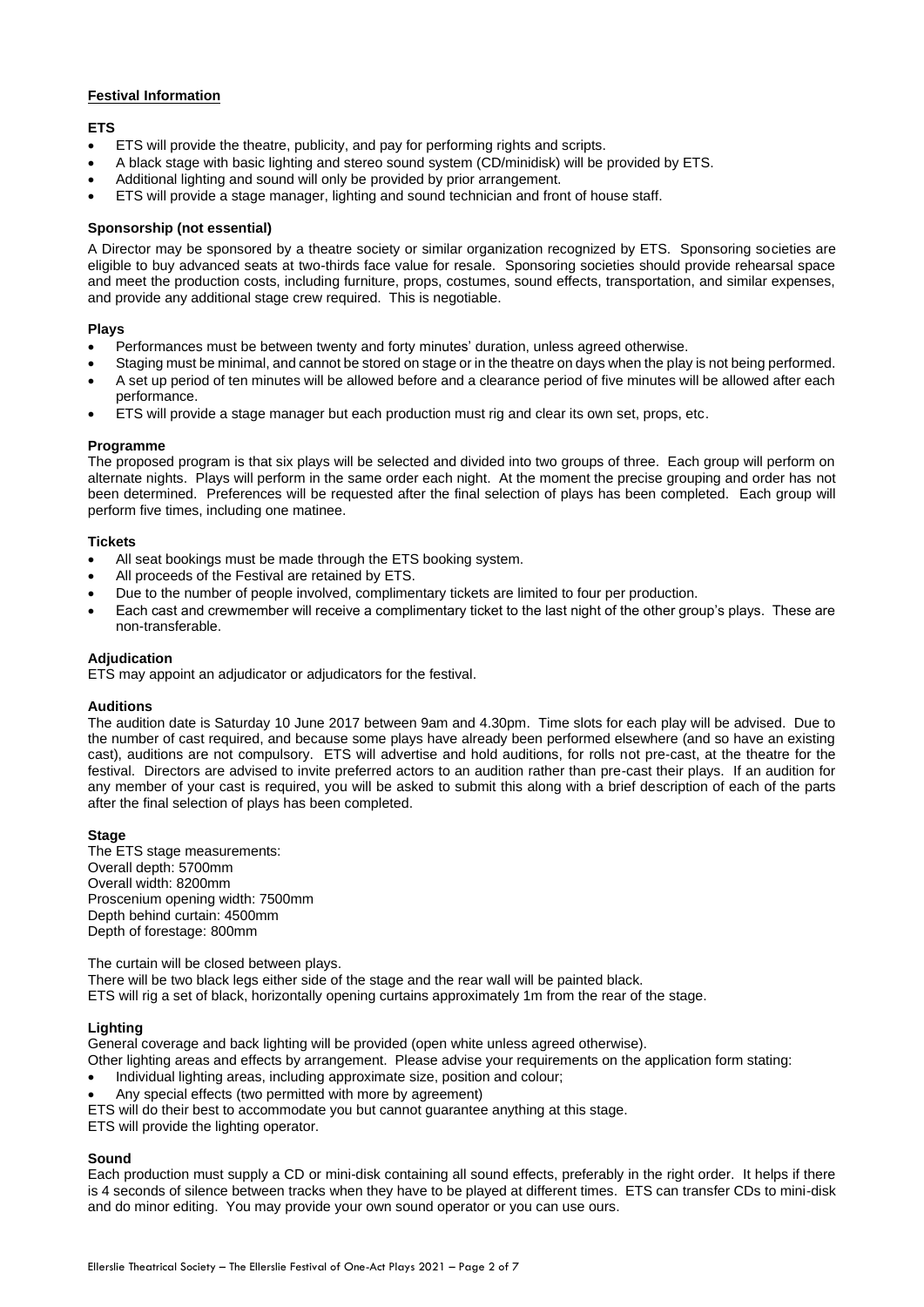### **Wardrobe, Props and Furniture**

You are welcome to peruse the ETS wardrobe and props store for useful items. All other costumes, props and furniture must be provided by the production. If agreed in advance with ETS that a prop or costume is of value to ETS then ETS will pay for it.

### **Rehearsals**

ETS has limited rehearsal facilities in the theatre. These are available Tuesday and Thursday evenings from 7:00 p.m. and Sundays between 12:30 p.m. to 9:30 p.m. This time will be divided equally between those groups requiring ETS rehearsal space. The rehearsal period starts on September 7 and runs through to November 4 2021. Of course, you may start rehearsals earlier elsewhere if you wish.

If you can make alternative arrangements for a rehearsal venue it would be helpful. Please advise your rehearsal space requirements on the application form. Note that sponsoring organizations are expected to provide free rehearsal space in exchange for the opportunity to sell tickets at a profit, but this is negotiable.

### **Technical Rehearsals**

The theatre is booked for technical rehearsals as follows. Precise timetable to be advised. Saturday 6 November 9:00 a.m. to 9:30 p.m. Sunday 7 November 12:30 p.m. to 9:30 p.m. Monday 8 November 7:00 p.m to 10:00 p.m (if required) Tuesday 9 November 7:00 p.m to 10:00 p.m. Wednesday 10 November 7:00 p.m to 10:00 p.m. The season runs from Thursday 11 to Saturday 20 November 2021.

#### **Handover**

Each Director will hand over their play to the Stage Manager at the end of their last tech/dress rehearsal.

### **Alterations to Rules**

ETS reserves the right to alter these rules at their sole discretion, after consulting with any entrants to the festival where possible.

#### **CONCLUSION**

The festival is a cooperative venture, so with six plays to put on, ETS needs a lot of cooperation from everyone. All things are negotiable, provided that everyone gets a fair share of what is available. If there is anything you want to discuss or know, please call or email Anna Adam [\(info@ellerslietheatre.co.nz](mailto:info@ellerslietheatre.co.nz) Attn: Anna Adam).

The Committee – Ellerslie Theatrical Society Inc.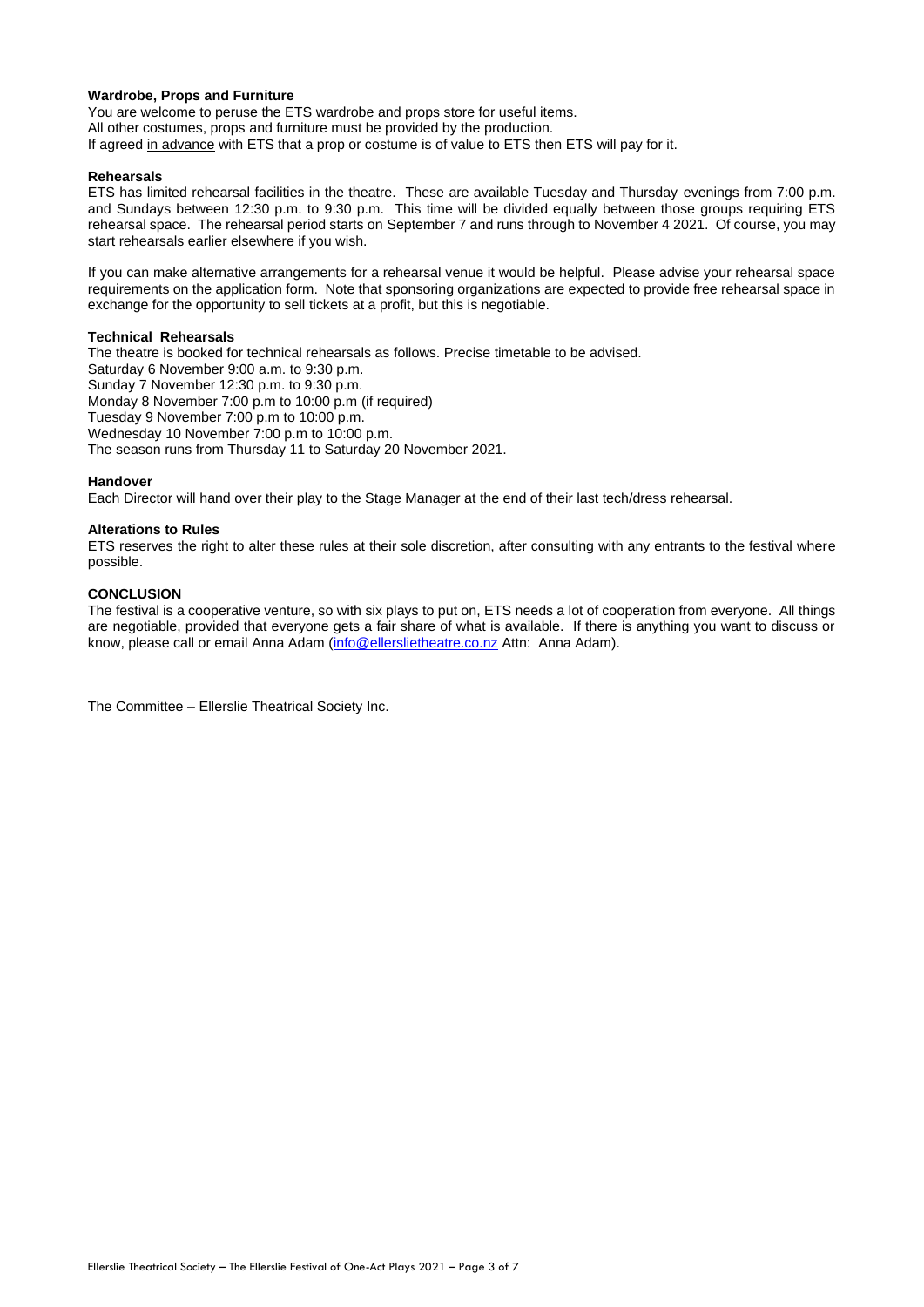|                       | <b>Application Details</b><br><b>Applying Directors Name</b> |        |  |  |  |
|-----------------------|--------------------------------------------------------------|--------|--|--|--|
|                       |                                                              |        |  |  |  |
| Telephone             | Work<br>Home                                                 |        |  |  |  |
|                       |                                                              |        |  |  |  |
|                       |                                                              |        |  |  |  |
|                       | Fax                                                          | Mobile |  |  |  |
|                       |                                                              |        |  |  |  |
| Email                 |                                                              |        |  |  |  |
|                       |                                                              |        |  |  |  |
|                       | Please tick box of your preferred contact method             |        |  |  |  |
| <b>Postal Address</b> |                                                              |        |  |  |  |
|                       |                                                              |        |  |  |  |
|                       |                                                              |        |  |  |  |
|                       |                                                              |        |  |  |  |
|                       |                                                              |        |  |  |  |

Please provide a brief description of your experience including previous directorial (or other) experience including the names and authors of plays directed. Please also enter any other relevant experience or qualifications. If you have directed two or more plays at Stables Theatre in the last five to seven years, the names and dates (production) of those plays will be sufficient for this element:

|                 | <b>Name of Play</b> | Role (eg Director) | <b>Theatre Where Produced</b> | <b>Dates</b> |
|-----------------|---------------------|--------------------|-------------------------------|--------------|
|                 |                     |                    |                               |              |
| $\overline{2}$  |                     |                    |                               |              |
| $\mathbf{3}$    |                     |                    |                               |              |
| $\overline{4}$  |                     |                    |                               |              |
| $5\overline{5}$ |                     |                    |                               |              |

| Other experience / information: |  |
|---------------------------------|--|
|                                 |  |
|                                 |  |
|                                 |  |
|                                 |  |
|                                 |  |
|                                 |  |
|                                 |  |
|                                 |  |
|                                 |  |
|                                 |  |
|                                 |  |
|                                 |  |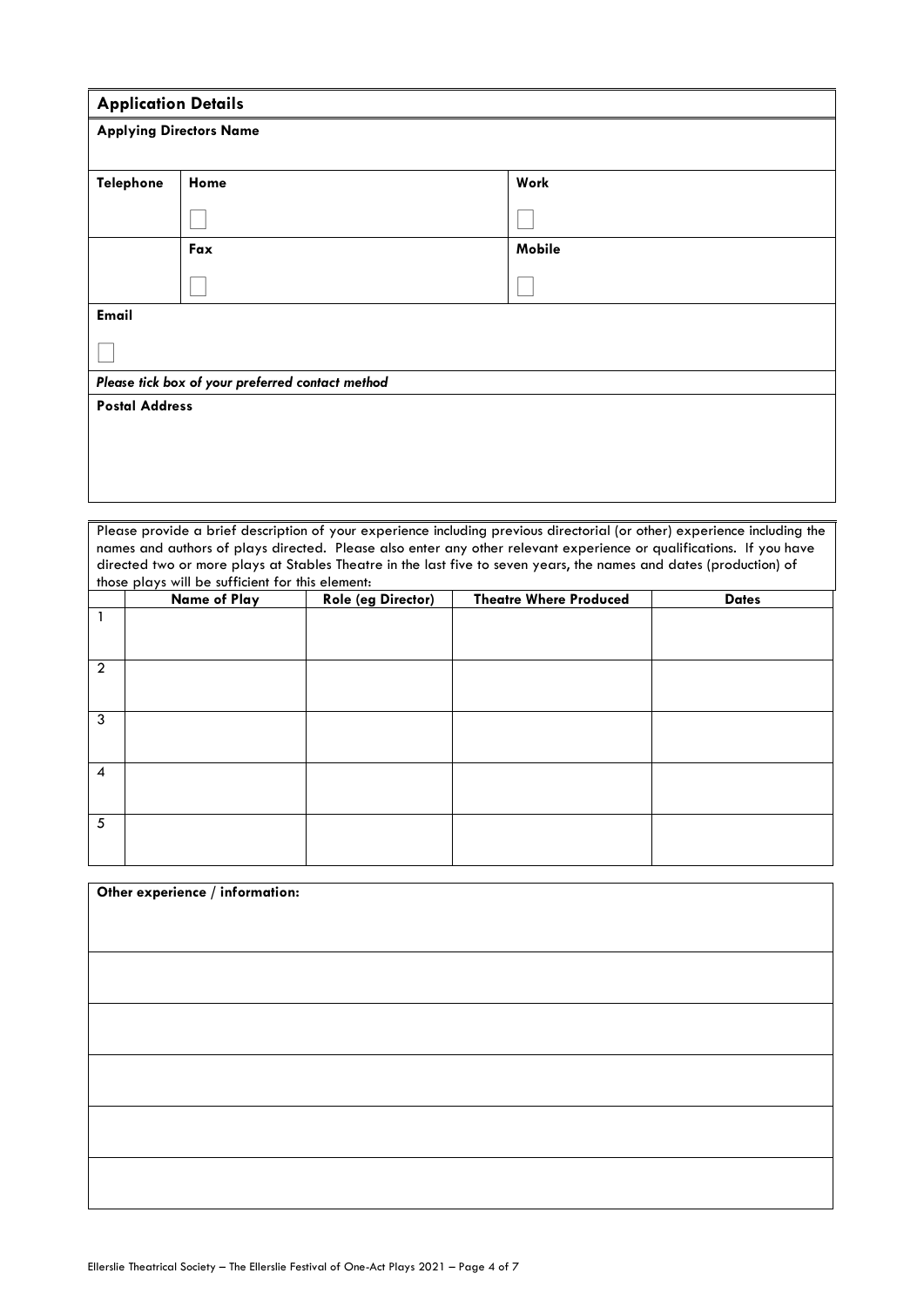Whilst the society has experienced support people available such as Personal Assistants, Designers, Stage Manager, crew etc, some Directors prefer to work with specific individuals. If you have specific people who you wish to work with, particularly if you have already approached them, please list them below. The Committee will consider your request in conjunction with the programming:

| <b>Suggested Position</b>       | <b>Suggested Appointee</b>                                                                                          | Approached<br>Yes / No | <b>Contact Phone /</b><br>Email |
|---------------------------------|---------------------------------------------------------------------------------------------------------------------|------------------------|---------------------------------|
|                                 |                                                                                                                     |                        |                                 |
| <b>Personal Assistant</b>       |                                                                                                                     |                        |                                 |
| <b>Set Designer</b>             |                                                                                                                     |                        |                                 |
| Lighting Designer /<br>Operator |                                                                                                                     |                        |                                 |
| Sound Designer / Operator       |                                                                                                                     |                        |                                 |
|                                 |                                                                                                                     |                        |                                 |
| <b>Properties</b>               |                                                                                                                     |                        |                                 |
|                                 |                                                                                                                     |                        |                                 |
| <b>Costume Designer</b>         |                                                                                                                     |                        |                                 |
| <b>Crew</b>                     |                                                                                                                     |                        |                                 |
|                                 |                                                                                                                     |                        |                                 |
| <b>Other Support People</b>     |                                                                                                                     |                        |                                 |
|                                 |                                                                                                                     |                        |                                 |
|                                 |                                                                                                                     |                        |                                 |
|                                 |                                                                                                                     |                        |                                 |
|                                 | The Society has specific duties assigned to these appointments and this must be discussed with the Committee before |                        |                                 |
| finalising appointments.        |                                                                                                                     |                        |                                 |

Thank you for your application. You will be contacted by a member of the committee on receipt of your application.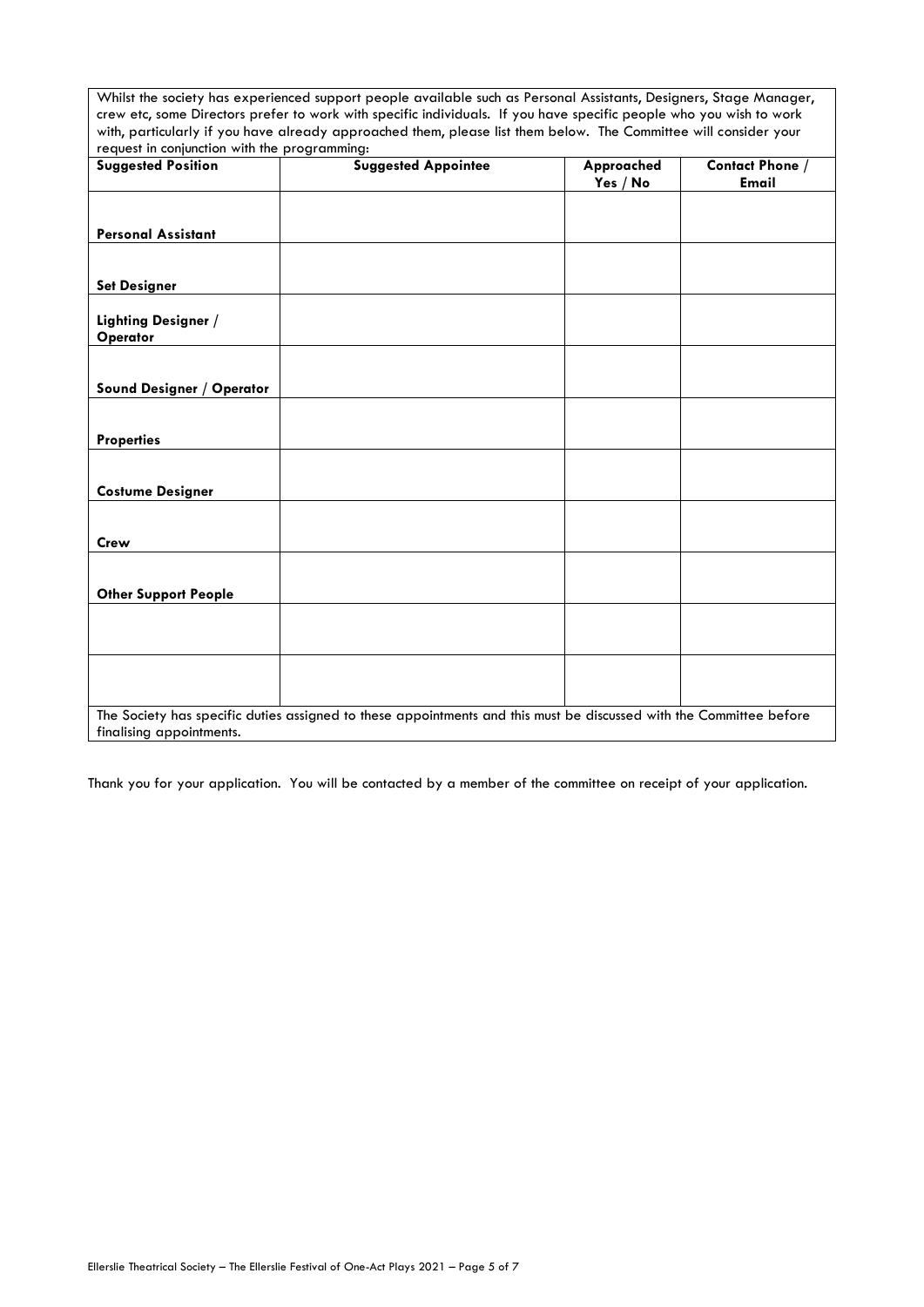| Play Application Details (complete one application per play tick choice preference) |                |                                                                                     |                  |                                                                                                                         |
|-------------------------------------------------------------------------------------|----------------|-------------------------------------------------------------------------------------|------------------|-------------------------------------------------------------------------------------------------------------------------|
|                                                                                     |                | Play (The application form must be accompanied by a copy of the script of the play) |                  |                                                                                                                         |
|                                                                                     |                |                                                                                     |                  |                                                                                                                         |
| 1 <sup>st</sup> choice                                                              |                | 2 <sup>nd</sup> choice                                                              |                  | 3rd choice                                                                                                              |
| Playwright                                                                          |                |                                                                                     |                  |                                                                                                                         |
|                                                                                     |                |                                                                                     |                  |                                                                                                                         |
| Performance Rights - Are they available and cost                                    |                |                                                                                     |                  |                                                                                                                         |
| Script copies - cost                                                                |                |                                                                                     |                  |                                                                                                                         |
|                                                                                     |                |                                                                                     |                  |                                                                                                                         |
| <b>Alternative Play/Playwright</b>                                                  |                |                                                                                     |                  |                                                                                                                         |
|                                                                                     |                |                                                                                     |                  | Notes / Problems / Source of Play (e.g. are there any special copyright requirement regarding the information that must |
| appear on marketing/promotional material)                                           |                |                                                                                     |                  |                                                                                                                         |
|                                                                                     |                |                                                                                     |                  |                                                                                                                         |
|                                                                                     |                |                                                                                     |                  |                                                                                                                         |
|                                                                                     |                |                                                                                     |                  |                                                                                                                         |
|                                                                                     |                |                                                                                     |                  |                                                                                                                         |
| <b>Play - Casting Details</b>                                                       |                |                                                                                     |                  |                                                                                                                         |
| <b>Total Cast?</b>                                                                  | Male (number): |                                                                                     | Female (number): |                                                                                                                         |
|                                                                                     |                |                                                                                     |                  |                                                                                                                         |
| Approximate Length of play (minutes)?                                               |                |                                                                                     |                  |                                                                                                                         |
| Are accents/languages required?                                                     |                |                                                                                     |                  |                                                                                                                         |
|                                                                                     |                |                                                                                     |                  |                                                                                                                         |
|                                                                                     |                | Do you consider a voice coach is required and for what specific purpose?            |                  |                                                                                                                         |
|                                                                                     |                |                                                                                     |                  |                                                                                                                         |
|                                                                                     |                |                                                                                     |                  |                                                                                                                         |
| Are there any special casting requirements?                                         |                |                                                                                     |                  |                                                                                                                         |
|                                                                                     |                |                                                                                     |                  |                                                                                                                         |
|                                                                                     |                |                                                                                     |                  |                                                                                                                         |
| Have you already cast or will you need to audition?                                 |                |                                                                                     |                  |                                                                                                                         |
|                                                                                     |                |                                                                                     |                  |                                                                                                                         |
|                                                                                     |                |                                                                                     |                  |                                                                                                                         |
| If you have already selected the cast please list their names                       |                |                                                                                     |                  |                                                                                                                         |
|                                                                                     |                |                                                                                     |                  |                                                                                                                         |
|                                                                                     |                |                                                                                     |                  |                                                                                                                         |
|                                                                                     |                |                                                                                     |                  |                                                                                                                         |
|                                                                                     |                |                                                                                     |                  |                                                                                                                         |
|                                                                                     |                |                                                                                     |                  |                                                                                                                         |